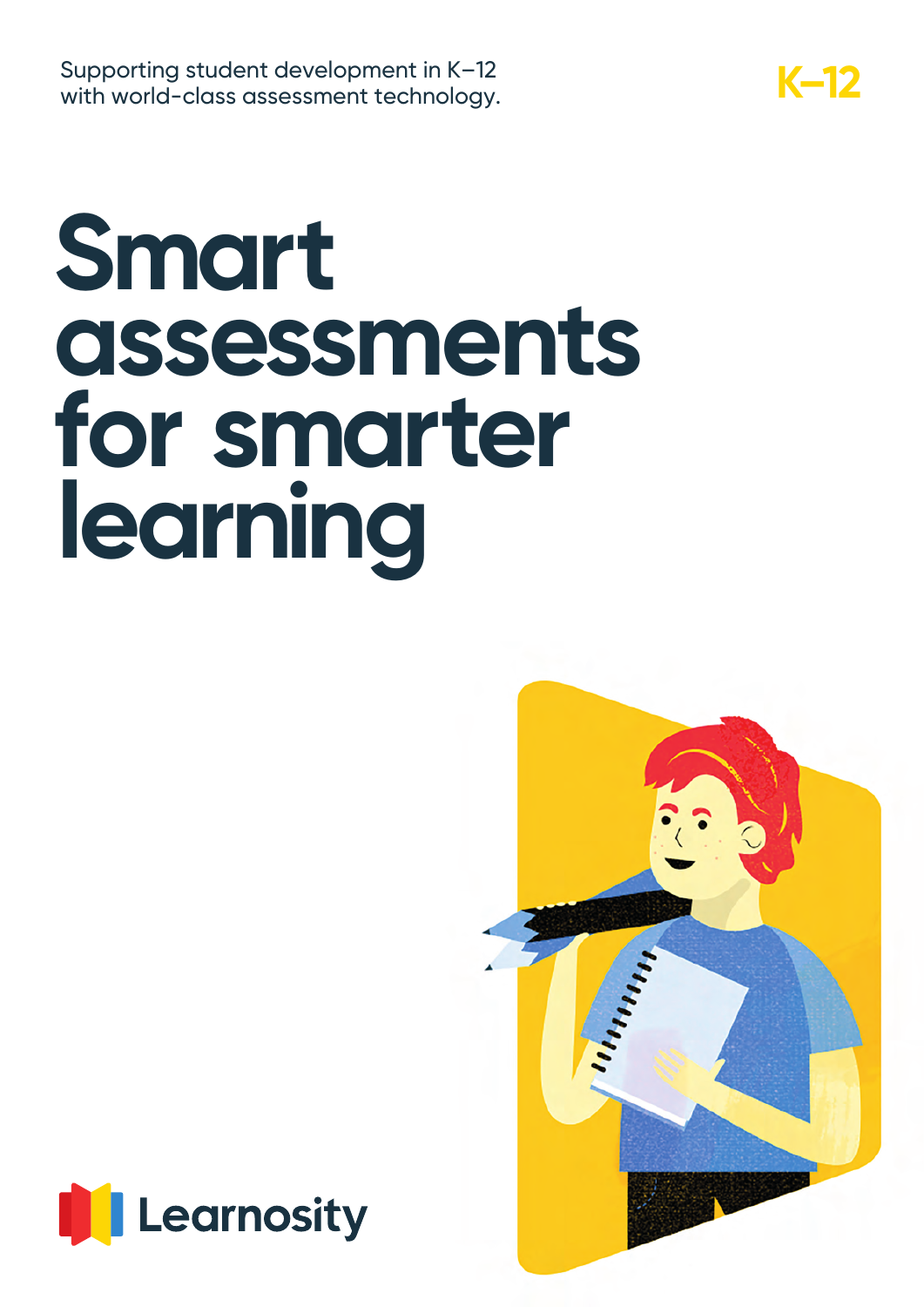### **Who we are**

Learnosity provides the assessment infrastructure powering more than 130 of the world's leading learning platforms and publishers. Serving over 40 million learners across the K-12, higher ed, vocational learning, and corporate training markets, Learnosity's suite of cloud-based APIs enable cutting-edge assessments, faster time-to-market, and lower development costs. Learnosity is headquartered in Dublin, Ireland with a significant R&D team in Sydney, Australia and a US office in New York.



## edmentum









### High performance at any scale

Global innovators build with Learnosity

## **Achievezooo**

Amplify.



We've always focused on doing one thing better than anyone else – assessment. We've managed to do that by listening to customers and building what they want.

**Gavin Cooney** CEO & Co-Founder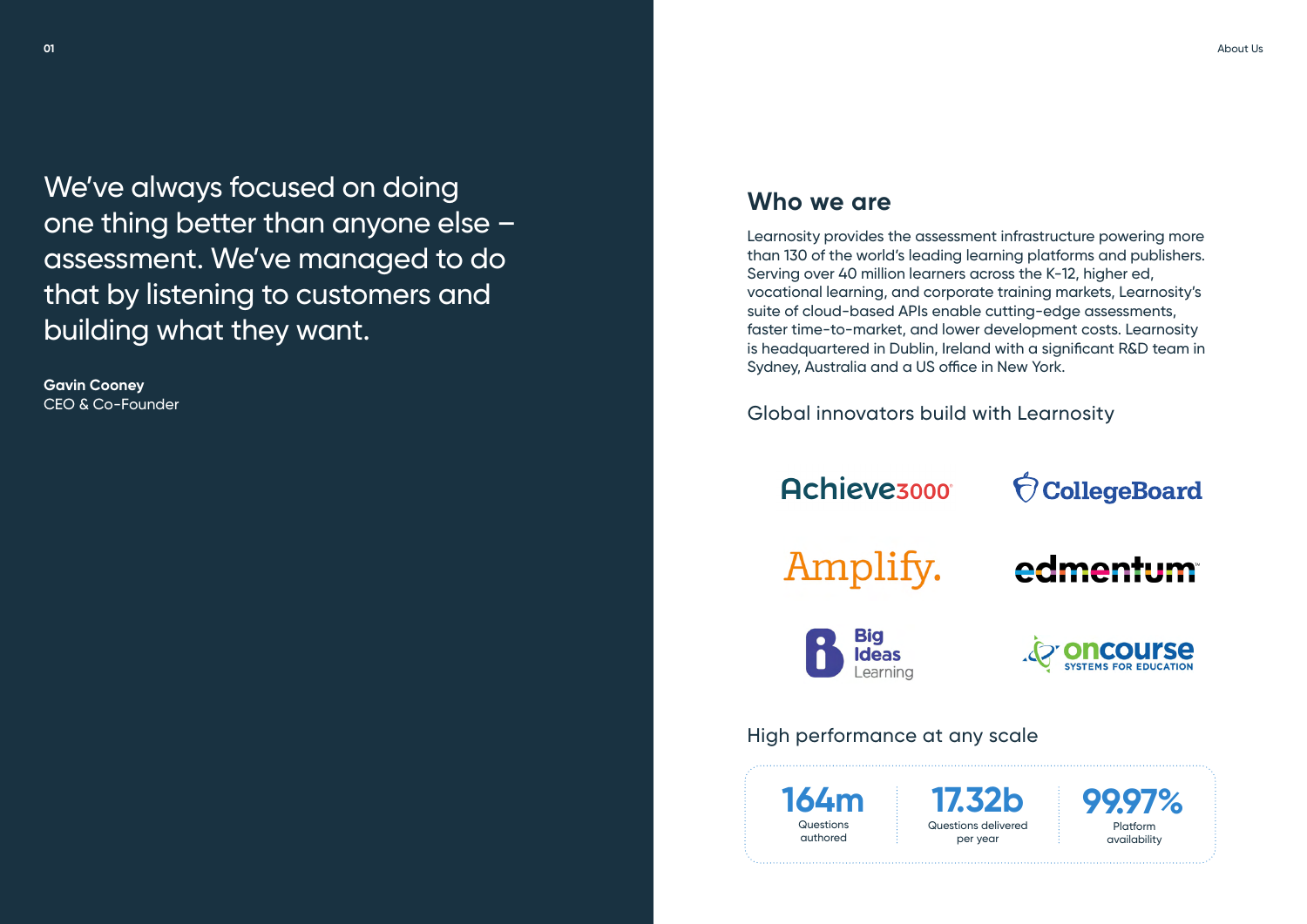### **Our expertise** Assessment building is a solved problem

Building high-quality learning products isn't easy. We've spent years developing a suite of powerful assessment tools that help simplify the process for developers and publishers.

#### **Fully customizable**

Our flexible APIs give developers the scope they need to build any kind of assessment for any type of device.

#### **Ready for market**

Accelerate product development using powerful, polished, and reusable assessment components.

#### **Cost effective**

Using Learnosity dramatically reduces in-house development costs and the associated expenses of maintenance and hosting.

#### **Accessibility built-in**

All our products are designed with WCAG AA, ADA, and Section 508 guidelines in mind.

#### **Reliable**

Consistent 99.97% platform availability and secure encryption means you can plan your assessments with confidence.

**80+** Employees in offices in New York, Dublin & Sydney

**50+** Dedicated &







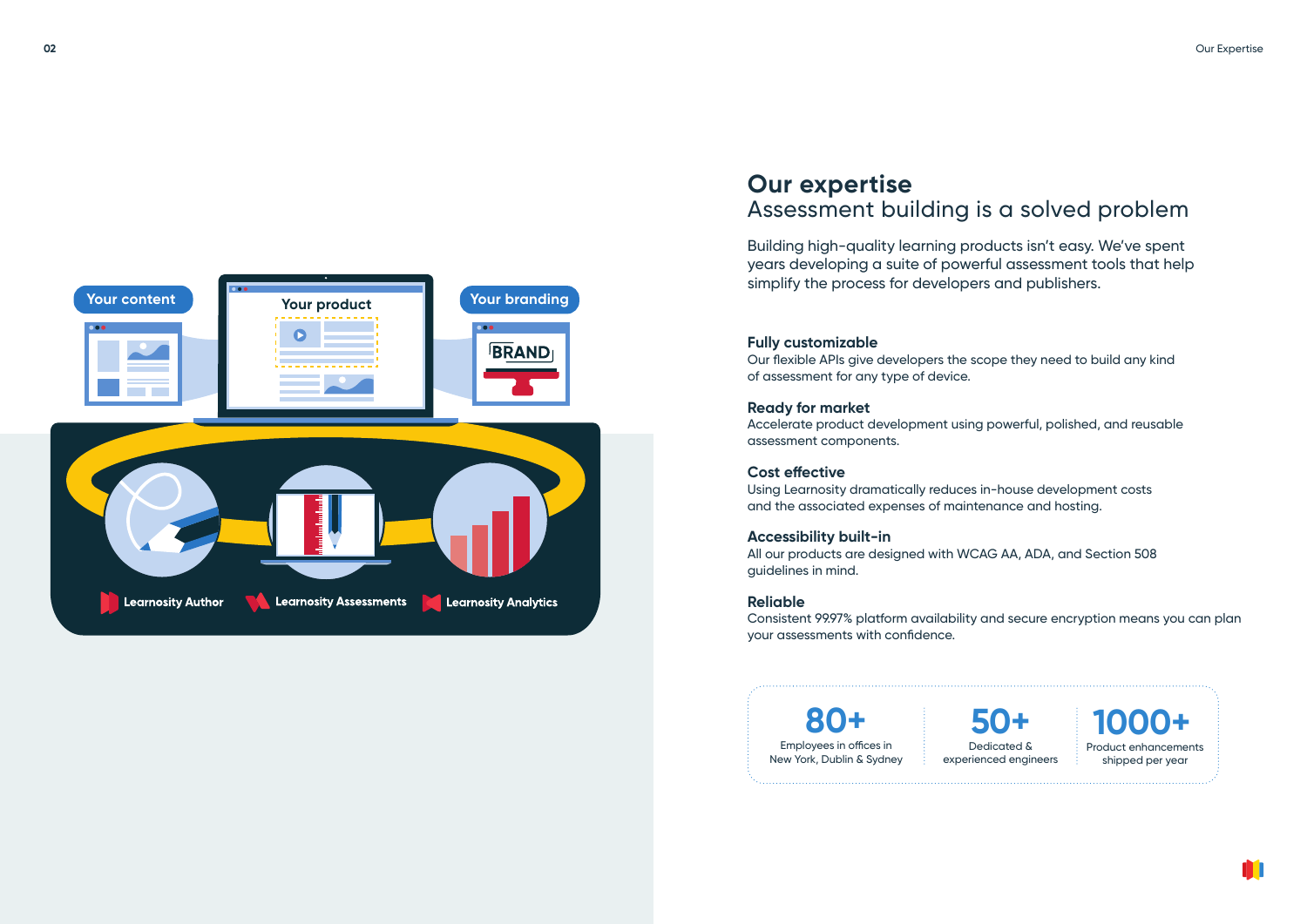### **For K–12 learning** Help students get to grips with complex subjects

Designed with early learning in mind, Learnosity offers all the tools teachers need to create an adaptive and highly personalized online learning experience for K–12 students.

#### **Ask better questions with our technology-enhanced items**

An expansive range of standards-aligned question types helps K–12 learners understand complex concepts in any subject – from math and science to literature and languages.

#### **Time-saving authoring interface**

Learnosity streamlines the content creation process via a purpose-built interface that's easy to use yet packed with flexible features.

#### **Teach through assessment**

Treat tests as part of the learning journey by offering students hints, sample answers, worked solutions, and personalized feedback in assessments.

#### **Smart, automatic scoring**

Learnosity's powerful auto-scoring engine lets teachers ask open-ended questions and accommodate multiple possible answers.

#### **Reach learners on any device**

Because Learnosity's product suite is designed to perform seamlessly on screens of all sizes, teachers can easily deliver content to students across devices.

## **Learnosity Analytics**



### **Learnosity Assessments**

## **Learnosity Questions**

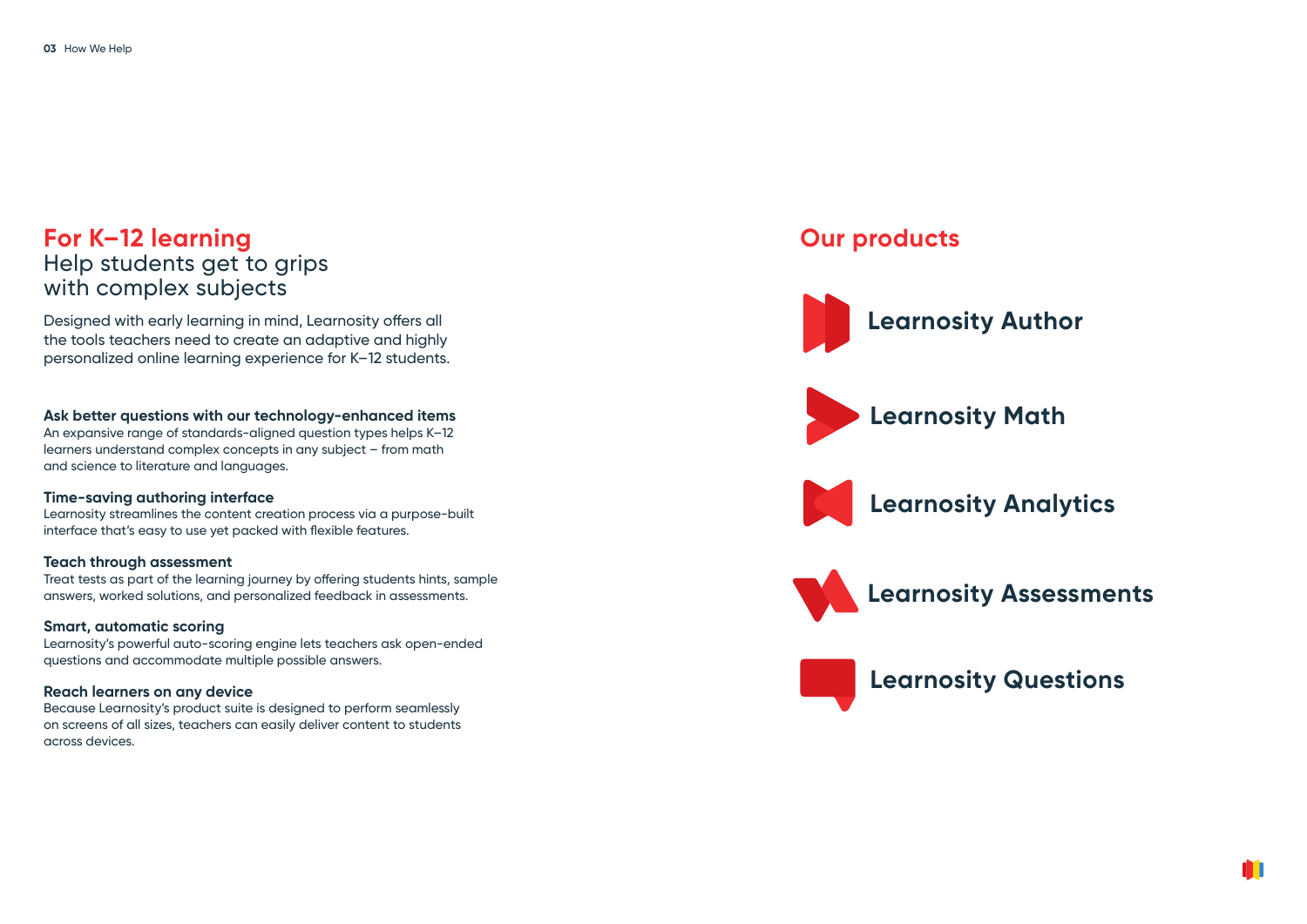### **Learnosity Author** An unrivaled authoring experience

Learnosity Author gives content creators the tools and features they need to easily compose, customize, and manage assessment content in any subject, at any level.

### Engage more learners, more easily



## The implementation was quick, our content team found it easy to use, and our engineers never had to worry about uptime or response times.

**Chris Glick** Head of Product, Shmoop



### **For Educators**

- **•** Purpose-built author interface simplifies the entire content creation process.
- **•** Fully customizable tailor layouts, or remove and add features as needed.
- **•** Embed video, audio, or interactive animations to your assessment content.
- **•** Easily categorize content for rapid organization, browsing, and retrieval.

### **For Professional Content Creators**

- Highly intuitive authoring experience helps save time and increase productivity.
- Easy-to-use WYSIWYG editor offers endless scope for customization.
- Default question templates allow for quick and easy content creation.
- Components seamlessly slot into any authoring platform for a fluid publishing workflow.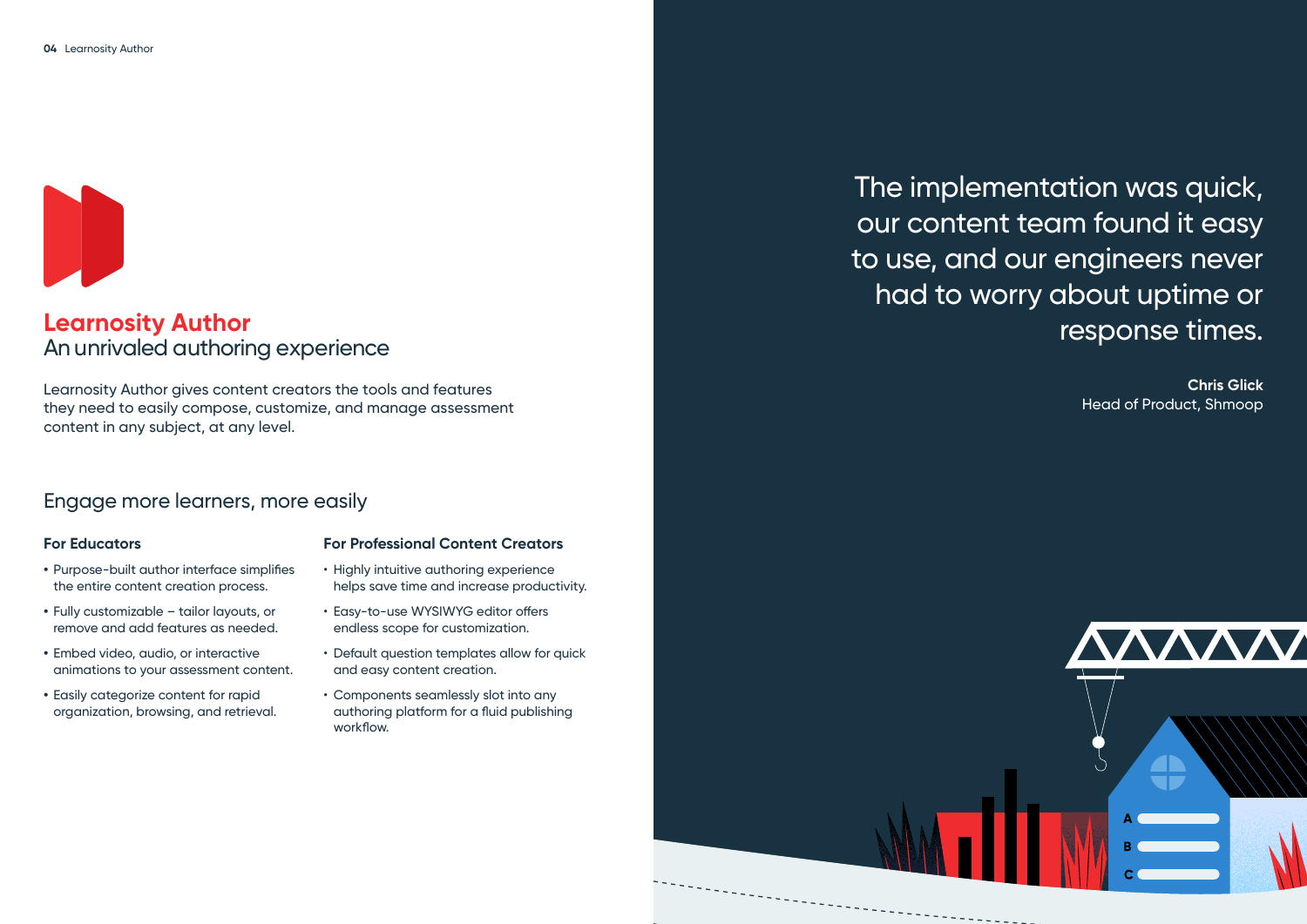In 2020, my Mathletics team at 3P Learning has authored 50,000 new TEIs, including some advanced multiple question items with widgets, graphics with ARIA labels… really making the most of the diversity of question types Learnosity brings to the table.

### **David Haberlah** Head of Product - Mathematics, **Mathletics**



### **Learnosity Math** The world's most advanced math scoring engine

Evaluate learners' true math thinking and problem-solving skills at all levels – from K-12 to higher education. Our smart scoring engine accounts for multiple possible answers and saves precious teaching time by auto-grading student responses.

### Why use Learnosity Math?

- Create comprehensive math questions quickly and easily.
- Provide learners with a more engaging practice environment.
- Spend more time teaching and less time grading.
- Evaluate learners' problem-solving skills in greater depth.
- Cater for all branches of math and science (algebra, geometry, calculus, statistics, etc.).
- Deliver math content that can be interpreted by screen readers and other assistive tools.





**16** Built-in Keypads to select from

**1.7b** Math Questions delivered per year

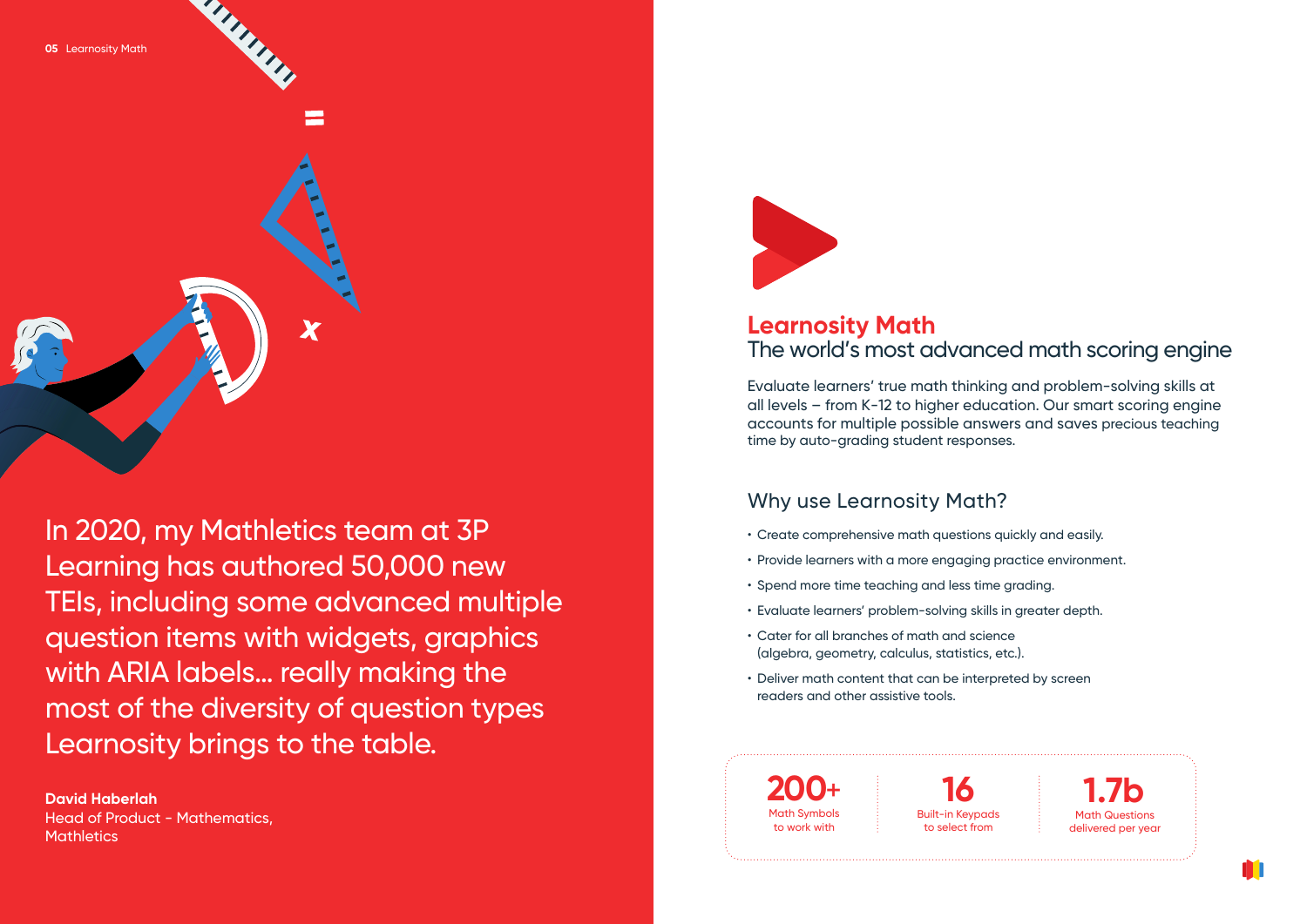

### From tracking skills and progress to identifying points of difficulty, Learnosity Analytics plugs right into any web platform for immediate use, providing customers with a shortcut to a more effective learning product.

### How Learnosity Analytics helps

#### **Give on-the-spot assistance**

Live progress reports let you keep tabs on how learners are doing in real time. Monitor, analyze, and respond to live student interactions on every assessment.

#### **Performance summaries at all scales**

Easily set up key data touchpoints to summarize, explore, and compare a range of statistical measures across student populations, from individual to class to district levels.

#### **Quickly identify student needs**

Learning outcomes reporting lets you measure student progress against specific curriculum requirements, making it easier to direct support to where it's most needed.

#### **Optimize the assessment experience**

Item analysis lets you see how students are interacting with assessment content, allowing you to modify difficulty, layouts, and question types to improve the learning experience.

#### **Build your own reports**

Style reports to suit your needs – select events, customize metrics, create visualizations, build your own user interface, or combine Analytics' rich report data into your own.

#### **We're serious about data security**

Our clients' data is always theirs to own, access, and control. As custodians, we treat this data as if it were our own, employing high-security end-to-end encryption at rest and in transit. We do not share clients' data for any reason.

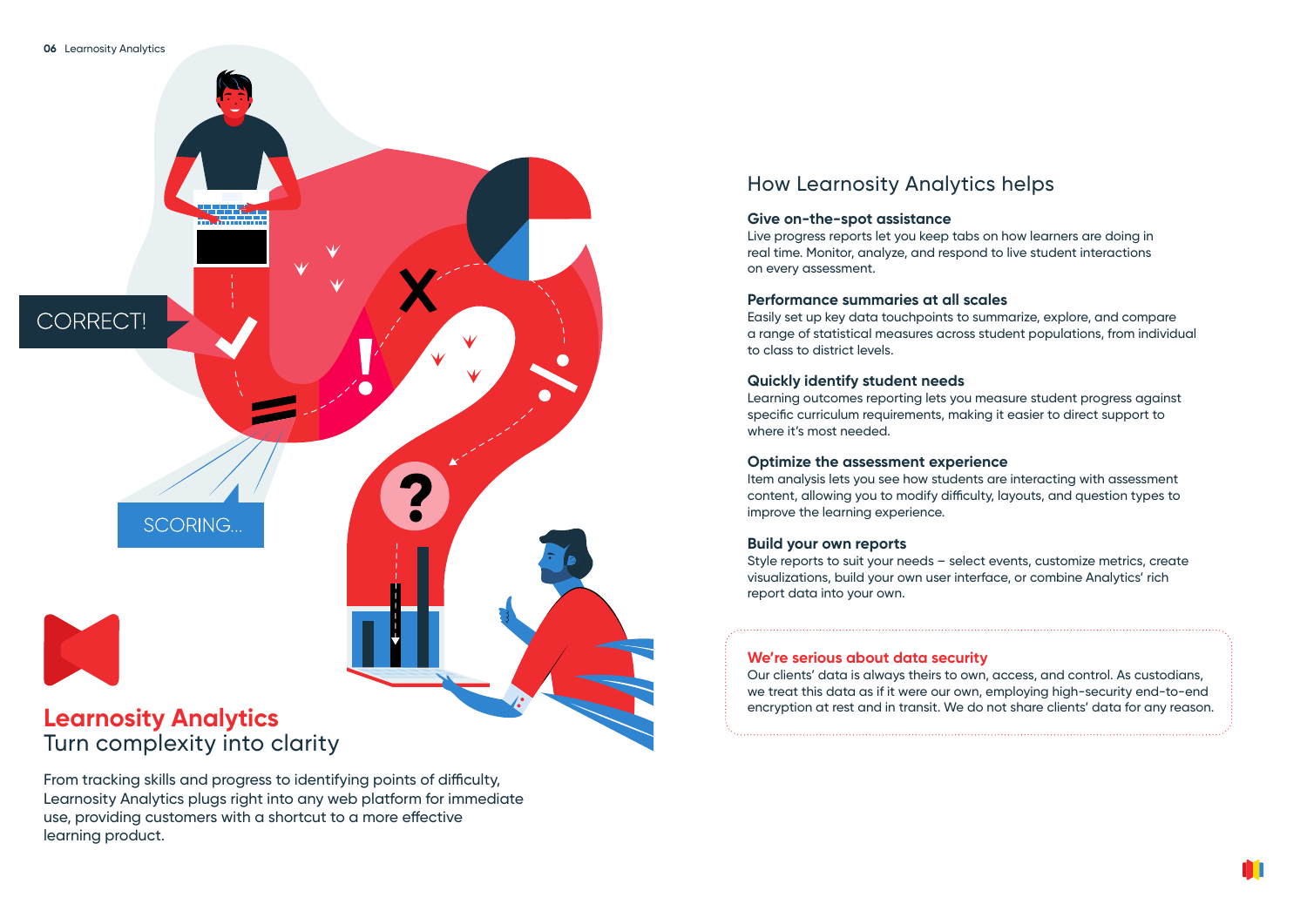We wanted to have a partner that was staying on our level as we were innovating our products and we truly feel we have that with Learnosity.

**Chris Contini** OnCourse CEO





### **Learnosity Assessments** Build feature-rich digital assessments in less time

Whether building an LMS or looking to add an assessment engine to your learning product, Learnosity Assessments provides a range of built-in tools that help developers hit the ground running.

### Key benefits

#### **Flexible test creation**

Control how assessments look, feel, and perform. Our configurable assessment UI lets you customize the assessment experience to create powerful yet practical interfaces for all kinds of users.

#### **Deliver content your way**

Create a more engaging learning experience by seamlessly embedding standalone questions or entire assessments in your chosen environment – whether an app, learning platform, or ebook.

### **Engage learners of all abilities**

Smart adaptive testing and branching keep assessments on the right side of challenging for all learners with question difficulty that automatically adapts to individual student ability.

#### **Guide learners to success**

With the ability to offer hints, distractors, sample answers, and personalized feedback, educators have more options to support their students.

#### **Accurate scoring at scale**

Enjoy flexibility in how answers are marked, from powerful automated scoring to traditional manual scoring.

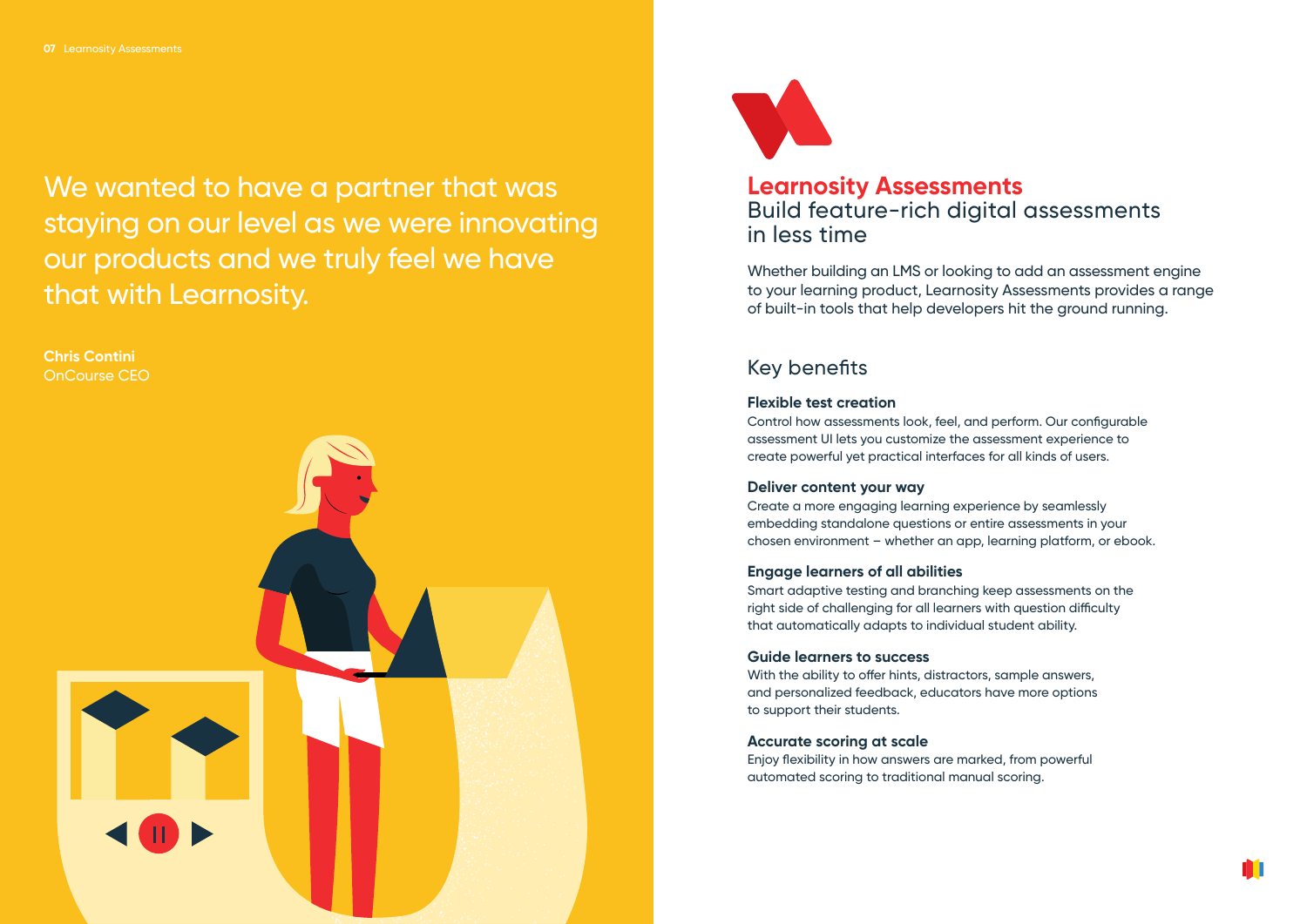### **Learnosity Questions** Always ask the right questions

There's no need to spend time and resources engineering complex question types because we've done it for you. With a broad range of interactive question formats to choose from, Learnosity Questions lets authors create and deliver in-depth assessment content across subjects at all levels with ease.

### Key features and benefits

### **Select the perfect question type**

From simple to sophisticated, our question types include MCQs, drag and drop, graphs and charts, chemistry, and much more. All questions are interactive, media-enabled, and mobile friendly.

#### **Build your own question types**

Customize questions to suit your specific needs. Our flexible APIs make it easy for developers to produce tailored questions that seamlessly plug back into our product suite.

### **Fast-track student scoring**

With powerful automated scoring for most question types, our rule-based scoring engine instantly marks all your auto-scorable questions.



ILLE



## **10.03 billion**

Rich Questions delivered per year

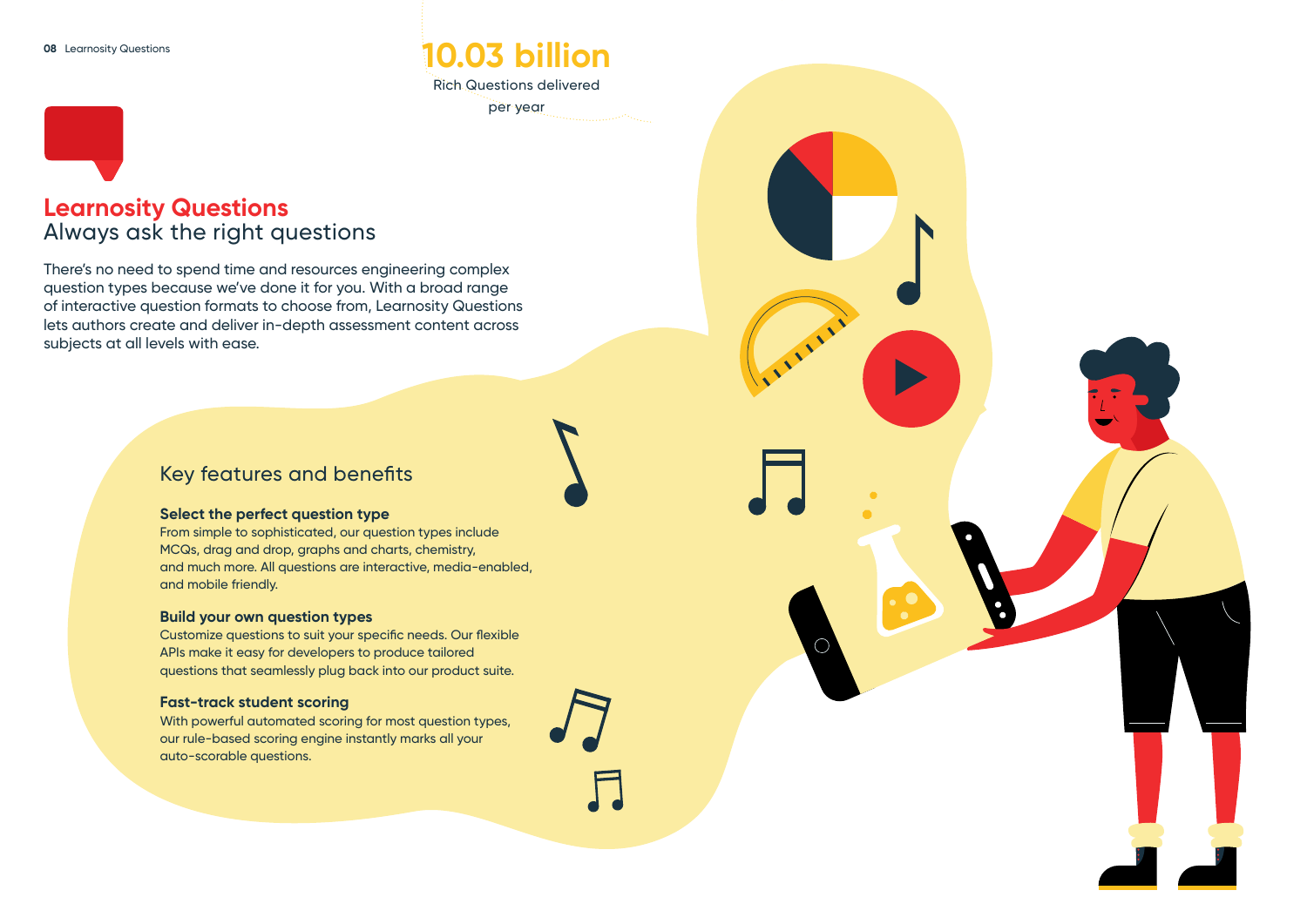We want to test students against what they understand, not what they have memorized.

We want to test students against what they understand, not what they

**Dr Tarek Shawki** Egypt's Minister of Education

10.4M S DELIVERED IN 3 WEEKS 600K PEAK CONCURRENT USERS LEARNERS TESTED **LEADNEDS TESTE** 25 SCHOOL S SERVED **OO** 

#### **09** Our Summative Assessments



ينحث

 $\overline{\circ}$ 

Working in partnership with Pearson, Learnosity was instrumental in the project's success, delivering digital summative assessments to over a million learners.

### **Breaking new ground in summative testing** Supporting Egypt Education Reform Project

In 2020, one of the most ambitious digital transformations ever undertaken in education was realized.

The \$500 million Supporting Egyptian Reform Project's goal was to affect a systemic shift to improve the learning experience via IT integration. This included the nation-wide rollout of computer-based testing in K-12 classrooms.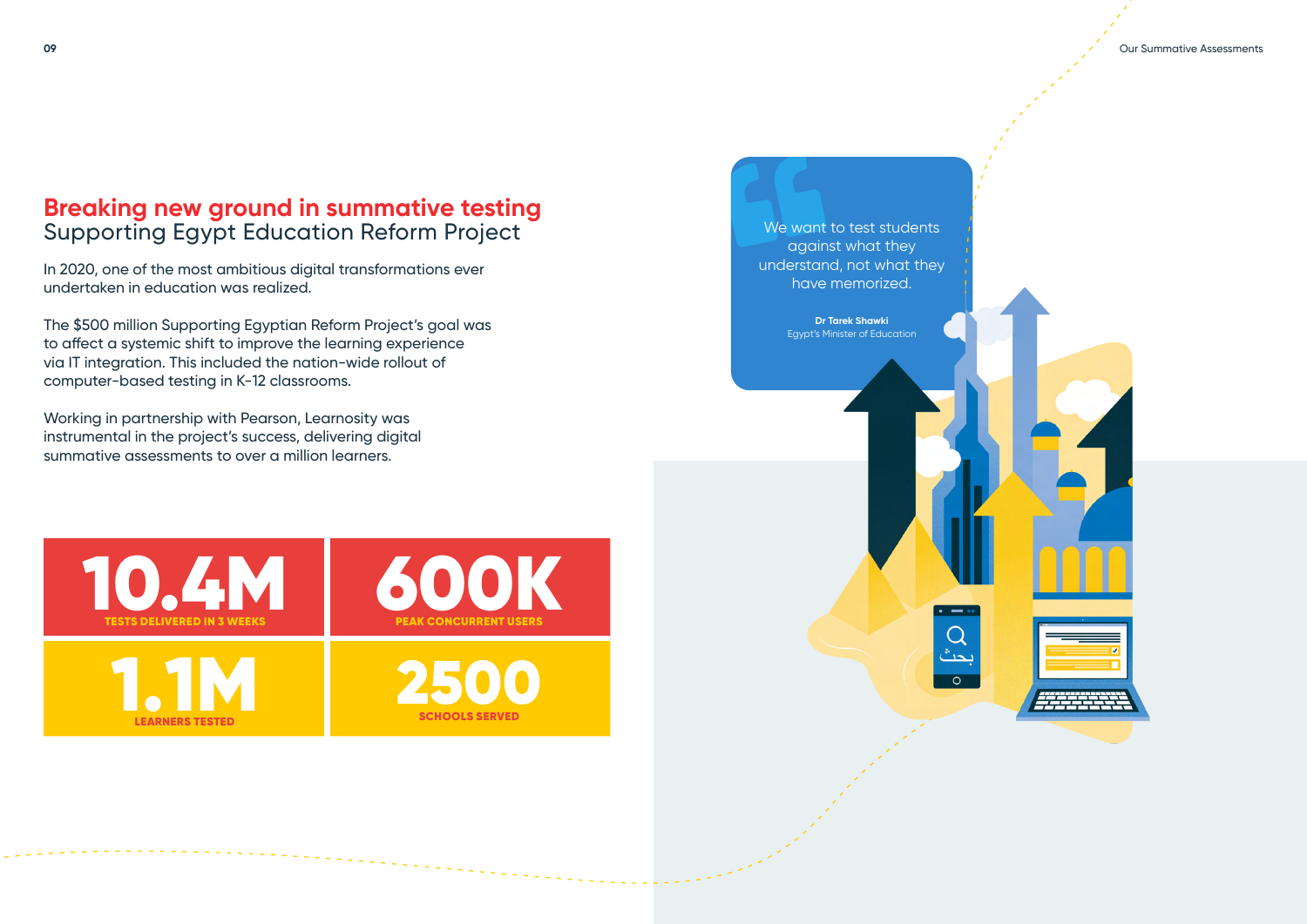### **Pricing** Buy better to build better

We're big on adding value over cost because we know that when you grow, we grow. We offer transactional pricing so that you only pay for what you use. Building better always costs less when you buy better.

**For more** visit Learnosity.com or get in touch with us at marketing@learnosity.com